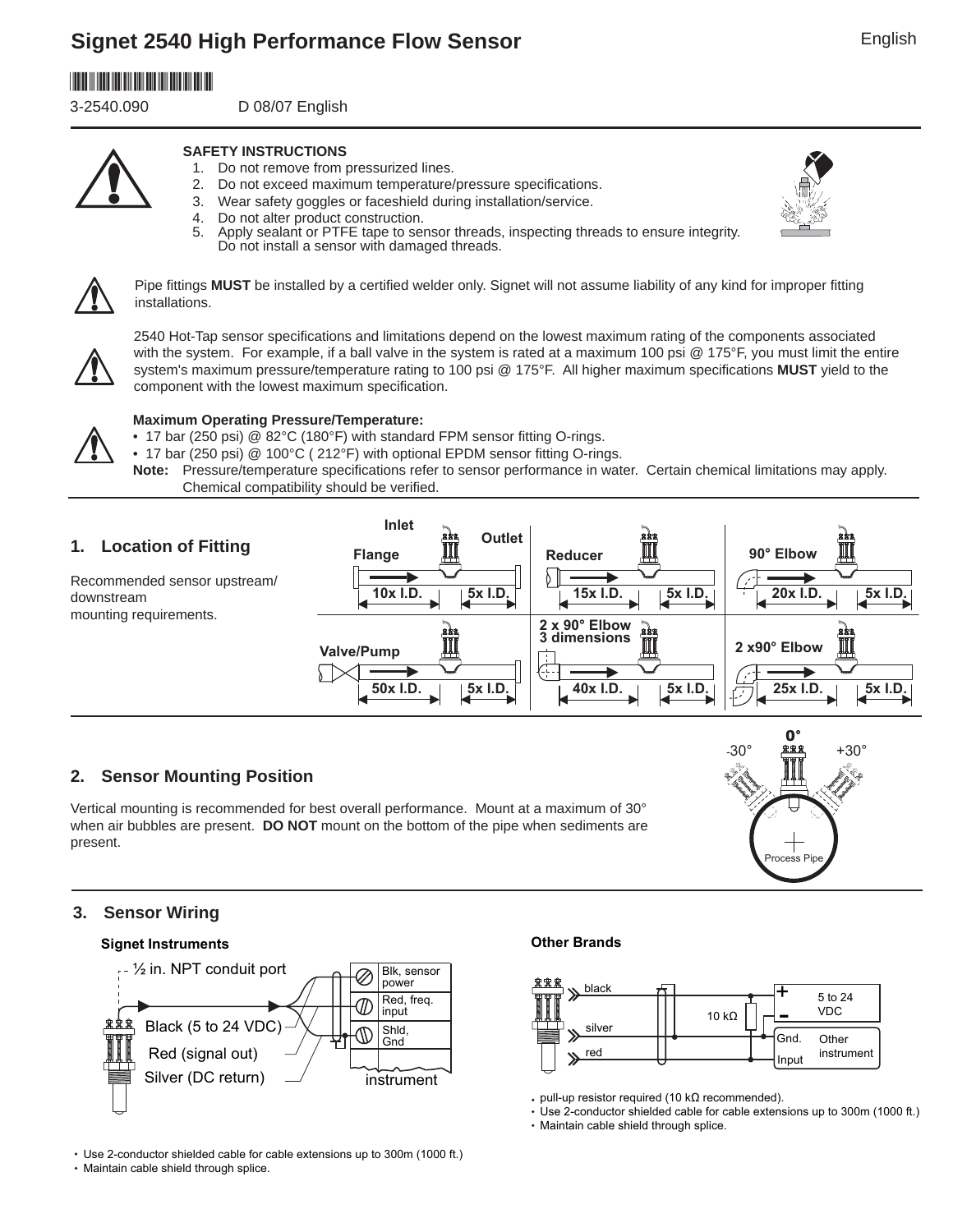## **4. Electronics Module Installation and Removal**

The electronics module of this sensor can be replaced without removing the steel sensor body from the line.

- 1. Loosen liquid tight connector cap.
- 2. Loosen liquid tight connector compression fitting from sensor body.
- 3. Grasp the electronics at the rubber strain relief (do not pull on cable) and pull firmly.

To reinstall the electronics module:

- Insert module into sensor housing, making sure module is fully seated.
- The tip of the electronic module must bottom-out in the sensor housing.
- Replace the liquid tight connector assembly. NOTE: Apply thread sealant to the liquid tight connector threads.

To install the cable inside protective conduit, remove the liquid tight connector completely. Thread ½ in. conduit into top of sensor body.

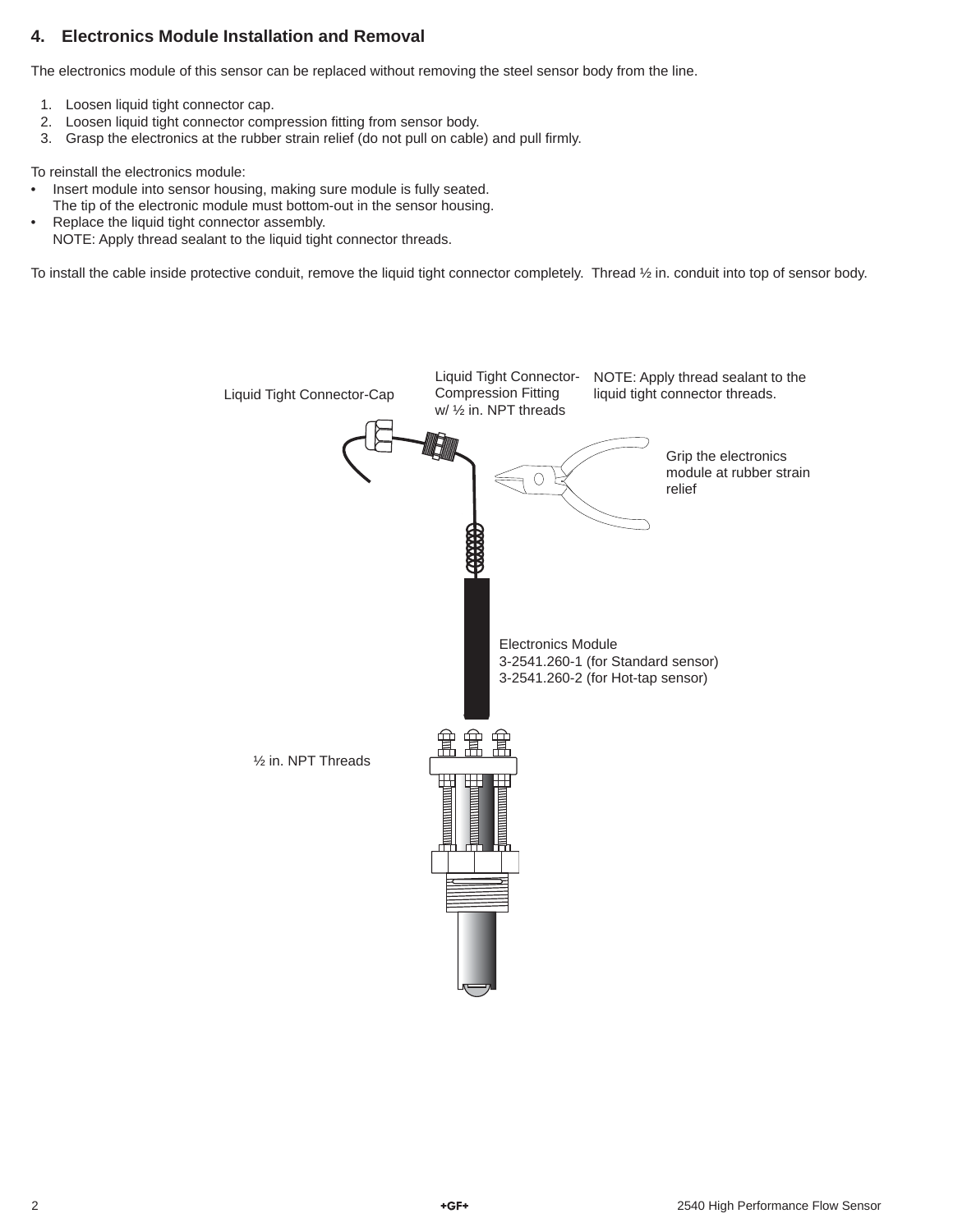## **5. Installation**

The following items are required to properly install Signet 2540 Sensors.

#### **5.1 Hardware, Standard Sensor**

- Female pipe fitting (weld-on or saddle) with  $1\frac{1}{2}$  in. NPT or ISO 7-Rc  $1\frac{1}{2}$  threads
- 32 mm (1¼ in.) diameter drill
- Pipe thread sealant
- Tape measure

#### **5.2 Hardware, Hot-Tap Sensor**

The Hot-Tap sensor requires all the standard sensor items plus:

- Hot-Tap drilling machine (e.g., Mueller drilling machine or equivalent)
- Female ball or gate valve (full port only) with 1½ in. NPT or ISO 7-Rc 1½ threads
- Male pipe nipple,  $32 \times 50$  mm ( $1\frac{1}{2} \times 2$  in.) with  $1\frac{1}{2}$  in. NPT or ISO 7-R  $1\frac{1}{2}$  threads
- Hot-Tap installation tool (purchased separately)

#### **5.3 Standard Fitting Installation**

- **A.** Depressurize and drain pipe.
- **B.** Wearing safety face protection, drill a 32 mm (1¼ in.) diameter hole in the pipe.
- **C.** Install the pipe fitting of the outside of the pipe according to the manufacturer's instructions. Failure to follow these instructions may result in serious bodily injury and/or product failure.
- **D.** Remove sensor fitting from sensor assembly.
- **E.** Thread sensor fitting into pipe fitting. (Fig. 1)



#### **5.4 Hot-Tap Fitting Installation**

- A. Install the pipe fitting on the outside diameter of the pipe according to the manufacturer's instructions. Failure to follow these instructions may result in serious bodily injury and/or product failure.
- **B.** Install the pipe nipple and isolation valve (ball or gate valve) onto the external pipe fitting using pipe sealant on the threads. (Fig. 2)



- **C.** Wearing safety face protection, install an appropriate hole cutting tool per manufacturer's instructions (e.g., Mueller drilling machine) with a 32 mm (1.25 in.) drill onto the top of the isolation valve, ensuring a tight fit. Use the **recommended drill bit size or damage to the isolation valve may occur.**
- **D.** Open the isolation valve and insert the drill through the valve and cut the sensor clearance hole. After the hole is cut, withdraw the drill from the isolation valve and close the valve. Remove the drilling machine per manufacturer's instructions. (Fig. 3)
- **E.** Install the sensor fitting/bleed valve into the top of the isolation valve. Make sure the bleed valve clears the handle of the isolation valve during operation.



sensor fitting bleed valve make sure bleed valve clears isolation valve handle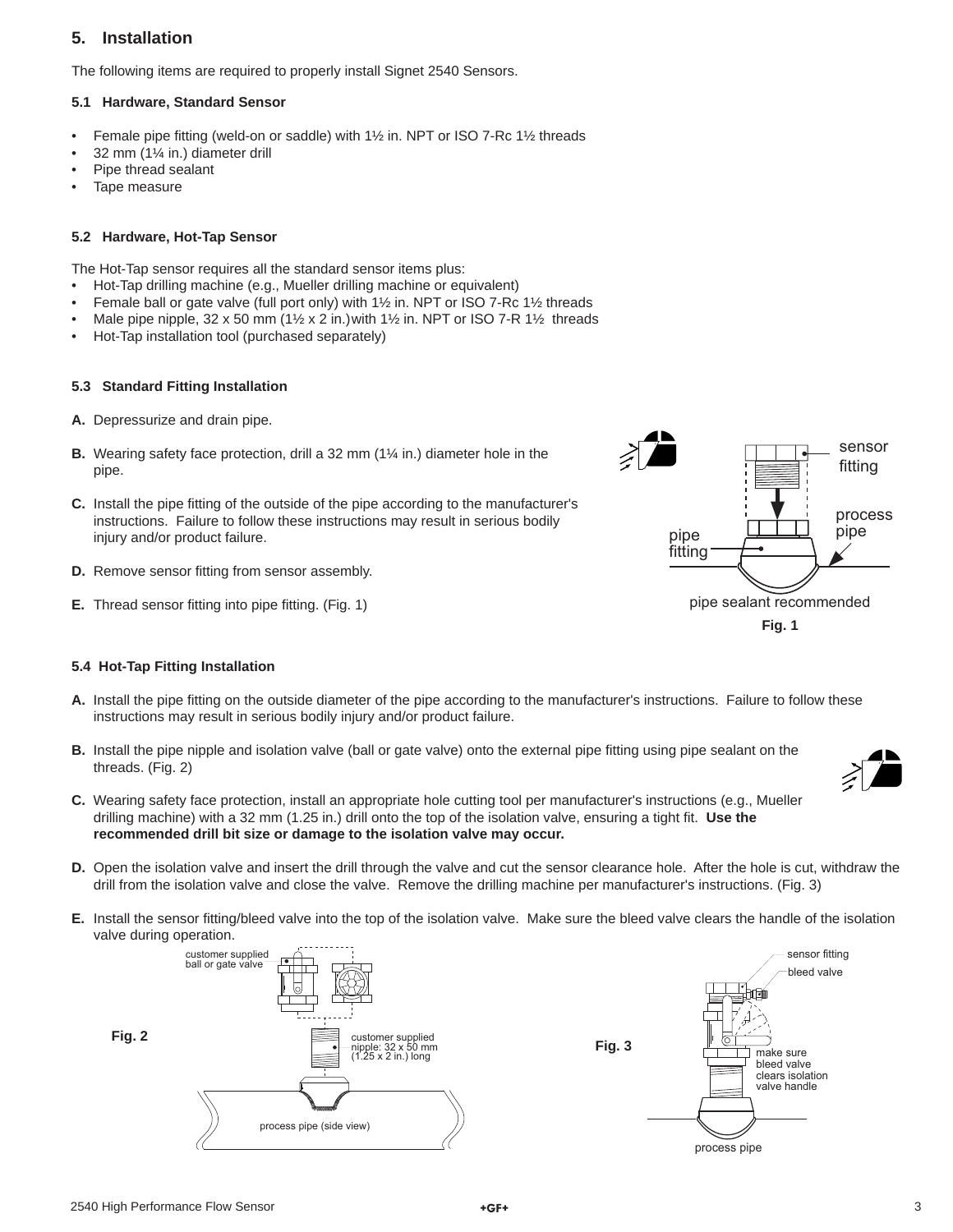#### **5.5 Calculating the H Dimension**

Before installing the sensor some critical dimensions must be established (for Hot-Tap installations, we assume the pipe dimensions are known). The rotor shaft must be located 10% inside the pipe I.D. to ensure accurate calibration capability. To accomplish this, the "H" dimension is measured from the outside surface of the pipe to the bottom of the sensor flange.

Nominal "H" dimensions for standard pipes are listed here. For non-standard pipe dimensions, calculate the "H" dimension using the formula listed below. The wall thickness and inside diameter (I.D.) are required for the "H" dimension calculation.

The 6 inch ruler (included) may be used to measure your pipe I.D. and wall thickness up to 5 inches (standard sensors only).

| Pipe wall thickness: | Pipe I.D.: |  |
|----------------------|------------|--|
|----------------------|------------|--|

#### **H Dimensions, Standard Sensors (2540-1, 2540-2)**

### (-----) unavailable



| Wrought Steel Pipe Per ANSI 36.10 |                         |                                |                      |                     | <b>Stainless Steel Pipe Per ANSI B36.19</b> |                                |                              |                                 |                                      |
|-----------------------------------|-------------------------|--------------------------------|----------------------|---------------------|---------------------------------------------|--------------------------------|------------------------------|---------------------------------|--------------------------------------|
| <b>NPS</b><br>inches              | <b>SCH 40</b><br>inches | <b>SCH 80</b><br><i>inches</i> | <b>STD</b><br>inches | <b>XS</b><br>inches | <b>NPS</b><br><i>inches</i>                 | <b>SCH 5S</b><br><i>inches</i> | SCH <sub>10S</sub><br>inches | <b>SCH 40S</b><br><i>inches</i> | SCH <sub>80</sub> S<br><i>inches</i> |
| $1\frac{1}{2}$                    | 4.924                   | 4.880                          | 4.924                | 4.880               | $1\frac{1}{2}$                              | 4.988                          | 4.953                        | 4.924                           | 4.880                                |
| 2                                 | 4.869                   | 4.818                          | 4.869                | 4.818               | 2                                           | 4.940                          | 4.905                        | 4.869                           | 4.818                                |
| $2\frac{1}{2}$                    | 4.780                   | 4.722                          | 4.780                | 4.722               | $2\frac{1}{2}$                              | 4.876                          | 4.847                        | 4.780                           | 4.722                                |
| 3                                 | 4.707                   | 4.640                          | 4.707                | 4.640               | 3                                           | 4.814                          | 4.784                        | 4.707                           | 4.640                                |
| $3\frac{1}{2}$                    | 4.649                   | 4.576                          | 4.649                | 4.576               | $3\frac{1}{2}$                              | 4.764                          | 4.734                        | 4.649                           | 4.576                                |
| 4                                 | 4.590                   | 4.510                          | 4.590                | 4.510               | 4                                           | 4.714                          | 4.684                        | 4.590                           | 4.510                                |
| 5                                 | 4.467                   | 4.374                          | 4.467                | 4.374               | 5                                           | 4.586                          | 4.567                        | 4.467                           | 4.374                                |
| 6                                 | 4.344                   | 4.222                          | 4.344                | 4.222               | 6                                           | 4.480                          | 4.460                        | 4.344                           | 4.222                                |
| 8                                 | 4.110                   | 3.968                          | 4.110                | 3.968               | 8                                           | 4.280                          | 4.249                        | 4.110                           | 3.968                                |
| 10                                | 3.863                   | 3.680                          | 3.863                | 3.755               | 10                                          | 4.048                          | 4.023                        | 3.863                           | 3.755                                |
| 12                                | 3.630                   | 3.405                          | 3.655                | 3.555               | 12                                          | 3.830                          | 3.811                        | 3.655                           | 3.555                                |
| 14                                | 3.480                   | 3.230                          | 3.530                | 3.430               | 14                                          | 3.705                          | 3.680                        | -----                           | -----                                |
| 16                                | 3.230                   | 2.955                          | 3.330                | 3.230               | 16                                          | 3.498                          | 3.480                        | -----                           | -----                                |
| 18                                | 2.980                   | 2.680                          | 3.130                | 3.030               | 18                                          | 3.298                          | 3.280                        | -----                           | -----                                |
| 20                                | 2.755                   | 2.405                          | 2.930                | 2.830               | 20                                          | 3.080                          | 3.056                        | -----                           | -----                                |
| 22                                | -----                   | 2.130                          | 2.730                | 2.630               | 22                                          | 2.880                          | 2.856                        | -----                           | -----                                |
| 24                                | 2.280                   | 1.855                          | 2.530                | 2.430               | 24                                          | 2.656                          | 2.630                        | -----                           | -----                                |

#### **H Dimensions, Hot-Tap Sensors (2540-3, 2540-4)**

|                 |               | Wrought Steel Pipe Per ANSI 36.10 |            |           |                |               | <b>Stainless Steel Pipe Per ANSI B36.19</b> |                |                |
|-----------------|---------------|-----------------------------------|------------|-----------|----------------|---------------|---------------------------------------------|----------------|----------------|
| <b>NPS</b>      | <b>SCH 40</b> | SCH <sub>80</sub>                 | <b>STD</b> | <b>XS</b> | <b>NPS</b>     | <b>SCH 5S</b> | SCH <sub>10S</sub>                          | <b>SCH 40S</b> | <b>SCH 80S</b> |
| inches          | inches        | inches                            | inches     | inches    | inches         | <i>inches</i> | <i>inches</i>                               | inches         | inches         |
| 1 $\frac{1}{2}$ | 15.084        | 15.040                            | 15.084     | 15.040    | $1\frac{1}{2}$ | 15.148        | 15.113                                      | 15.084         | 15.040         |
| 2               | 15.029        | 14.978                            | 15.029     | 14.978    | 2              | 15.101        | 15.065                                      | 15.029         | 14.978         |
| $2\frac{1}{2}$  | 14.940        | 14.882                            | 14.940     | 14.882    | $2\frac{1}{2}$ | 15.036        | 15.007                                      | 14.940         | 14.882         |
| 3               | 14.867        | 14.800                            | 14.867     | 14.800    | 3              | 14.974        | 14.944                                      | 14.867         | 14.800         |
| $3\frac{1}{2}$  | 14.809        | 14.736                            | 14.809     | 14.736    | $3\frac{1}{2}$ | 14.924        | 14.894                                      | 14.809         | 14.736         |
| 4               | 14.750        | 14.670                            | 14.750     | 14.670    | 4              | 14.874        | 14.844                                      | 14.750         | 14.670         |
| 5               | 14.627        | 14.534                            | 14.627     | 14.534    | 5              | 14.747        | 14.727                                      | 14.627         | 14.534         |
| 6               | 14.534        | 14.382                            | 14.534     | 14.382    | 6              | 14.640        | 14.620                                      | 14.534         | 14.382         |
| 8               | 14.270        | 14.128                            | 14.270     | 14.128    | 8              | 14.440        | 14.409                                      | 14.270         | 14.128         |
| 10              | 14.023        | 13.840                            | 14.023     | 13.915    | 10             | 14.208        | 14.183                                      | 14.023         | 13.915         |
| 12              | 13.790        | 13.565                            | 13.815     | 13.715    | 12             | 13.990        | 13.971                                      | 13.815         | 13.715         |
| 14              | 13.640        | 13.390                            | 13.690     | 13.590    | 14             | 13.865        | 13.840                                      | -----          | -----          |
| 16              | 13.390        | 13.115                            | 13.490     | 13.390    | 16             | 13.658        | 13.640                                      | -----          | -----          |
| 18              | 13.140        | 12.840                            | 13.290     | 13.190    | 18             | 13.458        | 13.440                                      | -----          | -----          |
| 20              | 12.915        | 12.565                            | 13.090     | 12.990    | 20             | 13.240        | 13.216                                      | -----          | -----          |
| 22              | -----         | 12.290                            | 12.890     | 12.790    | 22             | 13.040        | 13.016                                      | -----          |                |
| 24              | 12.440        | 12.015                            | 12.690     | 12.590    | 24             | 12.816        | 12.790                                      | -----          |                |
|                 |               |                                   |            |           |                |               |                                             |                |                |

(-----) unavailable

#### **Standard Sensors: H = 5.23 - wall thickness - (0.10 x I.D.) Hot-Tap Sensors: H=15.39 in. - wall thickness - (0.10 x I.D.)**

Example: 3.0 inch schedule 80 wrought steel Wall thickness =  $0.3$  in. / Inside diameter =  $2.9$  in.

 $H = 5.23 - 0.3 - (0.10 \times 2.9) / H = 117.86$  mm (4.64 in.)

Record your sensor's "H" dimension for future reference: **H=** 

After correct dimensions are calculated and recorded, the sensor can be installed in the fitting. The Standard and Hot-Tap versions require substantially different procedures.

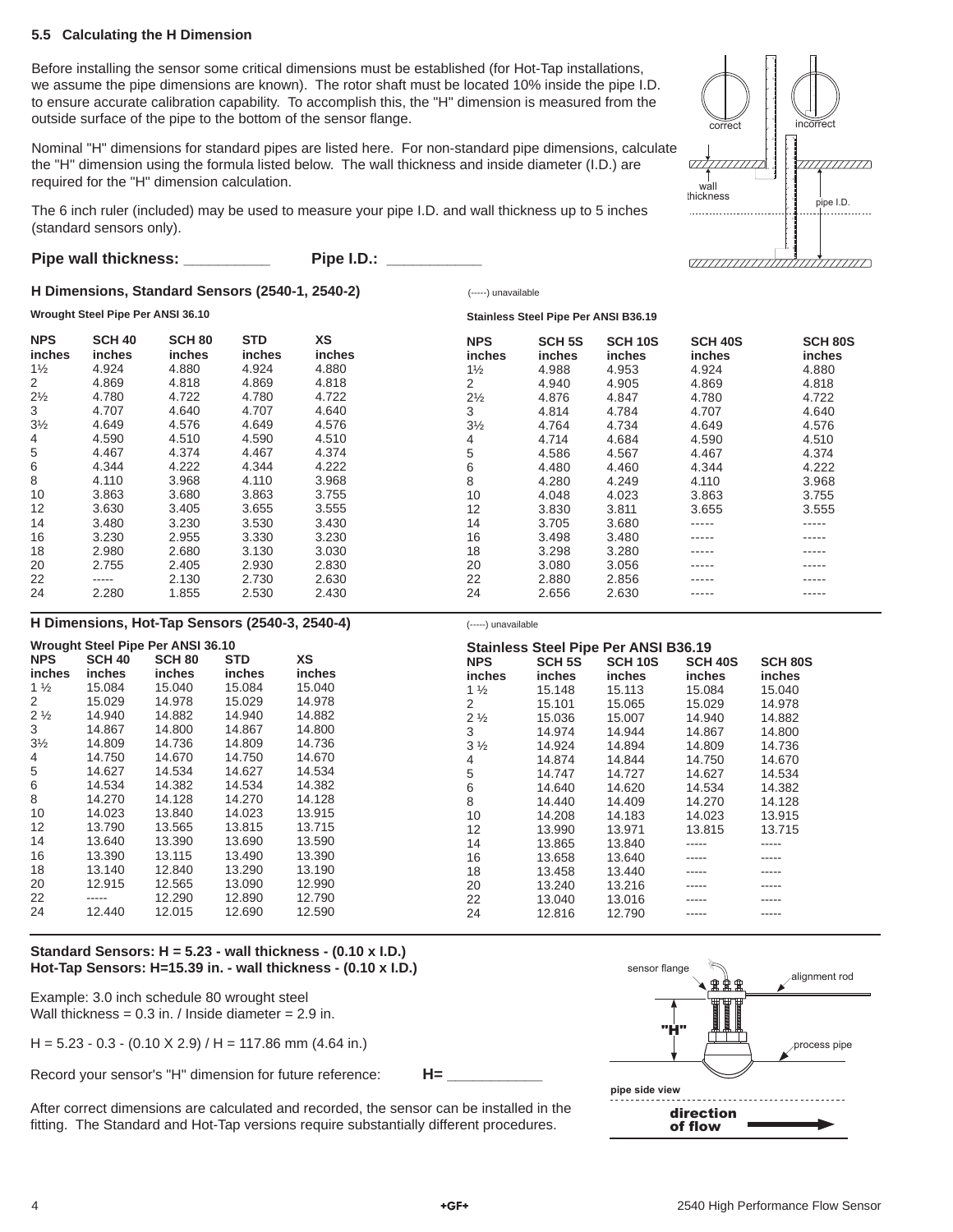#### **5.6 Standard Sensor Installation**

- **A.** Thread one hex nut onto each of the three threaded rods included in package. Install threaded rod with a lock washer onto the sensor fitting. Secure rods in place by tightening each hex nut against the sensor fitting. (Fig. 4)
- **B.** Thread one jam nut and lower hex nut onto each threaded rod so that the top surface of each nut is at the proper "H" dimension for your pipe. Secure each hex nut with a jam nut. (Fig. 5)
- **C.** Insert the flow sensor into the sensor fitting, making sure the alignment hole on the sensor flange is pointing downstream.
- **D.** Place the alignment rod in the alignment hole on the sensor flange. Align the flange so rod is parallel to the process pipe. (Fig. 6)
- **E.** Thread upper hex nuts with lock washers until they contact the sensor flange and tighten. Check for proper "H" dimension and readjust if necessary. (Fig. 7)

#### **5.7 Hot-Tap Sensor Installation**

- **A.** Thread one hex nut onto each of the three threaded rods included in package. Install threaded rod with a lock washer onto the sensor fitting. Secure rods in place by tightening each hex nut against the sensor fitting. (Fig. 8)
- **B.** Thread one jam nut and lower hex nut onto each threaded rod so that the top surface of each nut is 359 mm (14.14 in.) from the top surface of the sensor fitting. Secure each hex nut with a jam nut. (Fig. 9)

**CAUTION: This setting is critical to ensure an adequate sensor seal and to prevent the rotor from hitting the isolation valve orifi ce during installation.** 

- **C.** Wipe the sensor body with a dry, clean cloth. Orient the alignment hole on the sensor flange to point **downstream**. Place the slotted flange over the threaded rods. Lower the sensor into the fitting until the sensor flange rests on the lower hex and jam nuts.
- **D.** Secure the sensor with lock washers and upper hex nuts on the top of the flange. Before tightening, align the sensor flange so that the alignment rod is parallel and level with the process pipe. (Fig. 10 & Fig. 11)
- **E.** Make sure the bleed valve is closed (full clockwise position).







**Fig. 10**









#### ,,,,,,,,,,,,,,,,,,,,,,,,,,,,,,,,,,, **Fig. 7**







2540 High Performance Flow Sensor **5 12540** Sensor **5 12540** Sensor **5 12540** Sensor **5 12540** Sensor **5 1255**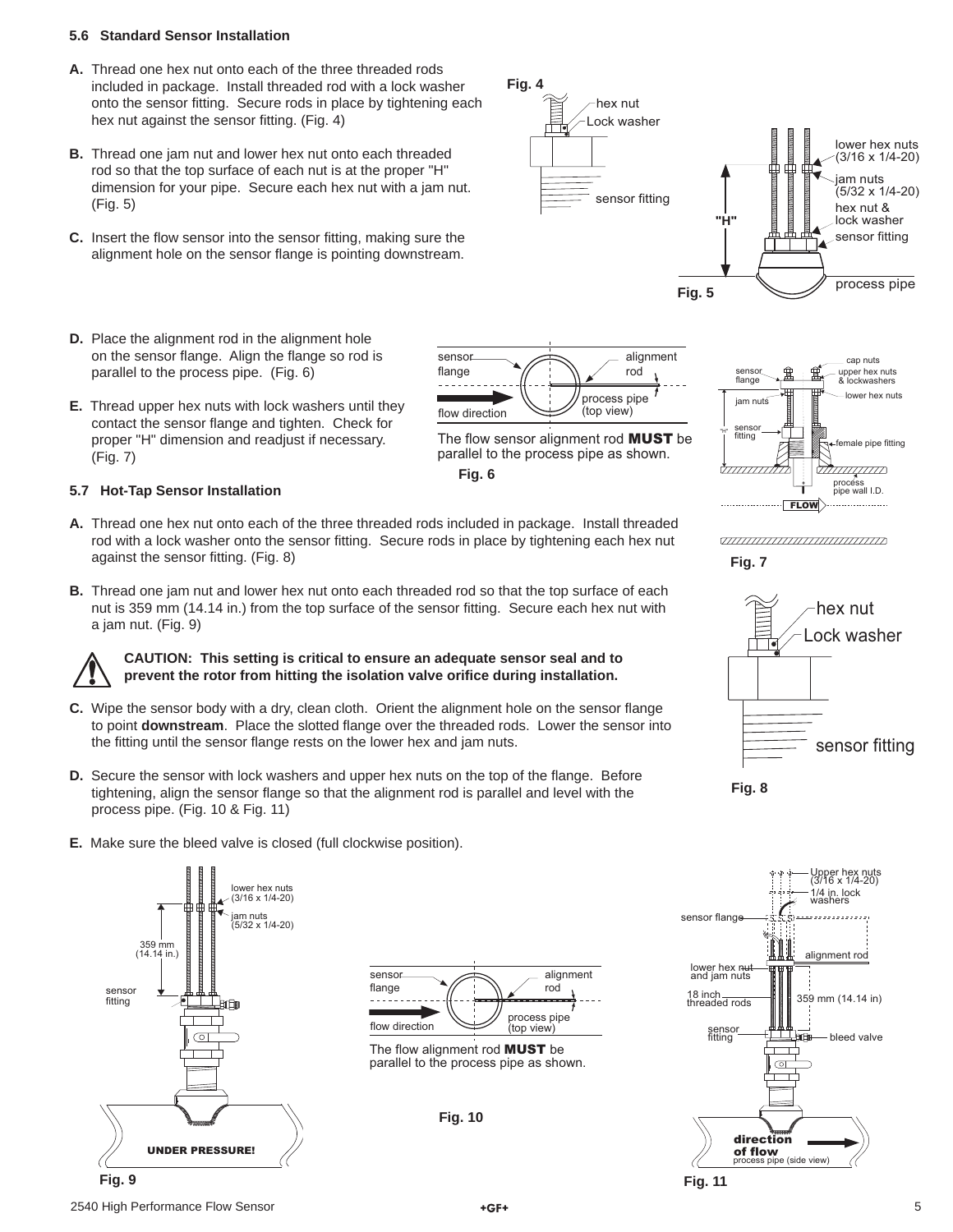#### **Hot-Tap Sensor Installation - Continued**

F. Thread protector plate hex nuts onto each of the three threaded rods. Adjust each hex nut to a height of approximately 25 mm (1 in.) from the top of each rod. (Fig. 12)



- **G.** Position the installation tool bearing plate by rotating it so that it is approximately 40 mm (1.6 in.) from the swivel mount. Mount the installation tool by placing the threaded rods through the holes in the tool's bearing plate, resting the bearing plate on top of the protector plate hex nuts. Make sure the swivel mount's ears are mounted **between** the threaded rods (not over the rods). Install the bearing plate cap nuts. Tighten the bearing plate cap nuts to secure the installation tool in place. (Fig. 13)
- **H.** Align the sensor cable with the swivel mount cable port to prevent cable pinching. Use a 3/8 inch wrench or socket to turn the installation tool shaft clockwise until it is seated in the hole at the top of the sensor flange.
- **I.** Wearing safety face protection, **slowly open the isolation valve to the full open position**. Loosen the lower hex and jam nuts and move them to the proper "H" dimension. Turn the installation tool shaft **clockwise** until the sensor flange contacts the lower hex and jam nuts. Thread the upper hex nuts down until they contact the sensor flange. Tighten the upper hex nuts to secure the sensor. (Fig. 14)
- **J.** Remove cap nuts and withdraw the installation tool. Be careful to not damage cable. Replace protector plate and cap nuts. (Fig. 15)



## **6. Standard Sensor Removal**

To remove the sensor from a **depressurized empty pipe**, simply remove the cap nuts and upper hex nuts located above the sensor flange. Pull up on sensor flange with twisting motion.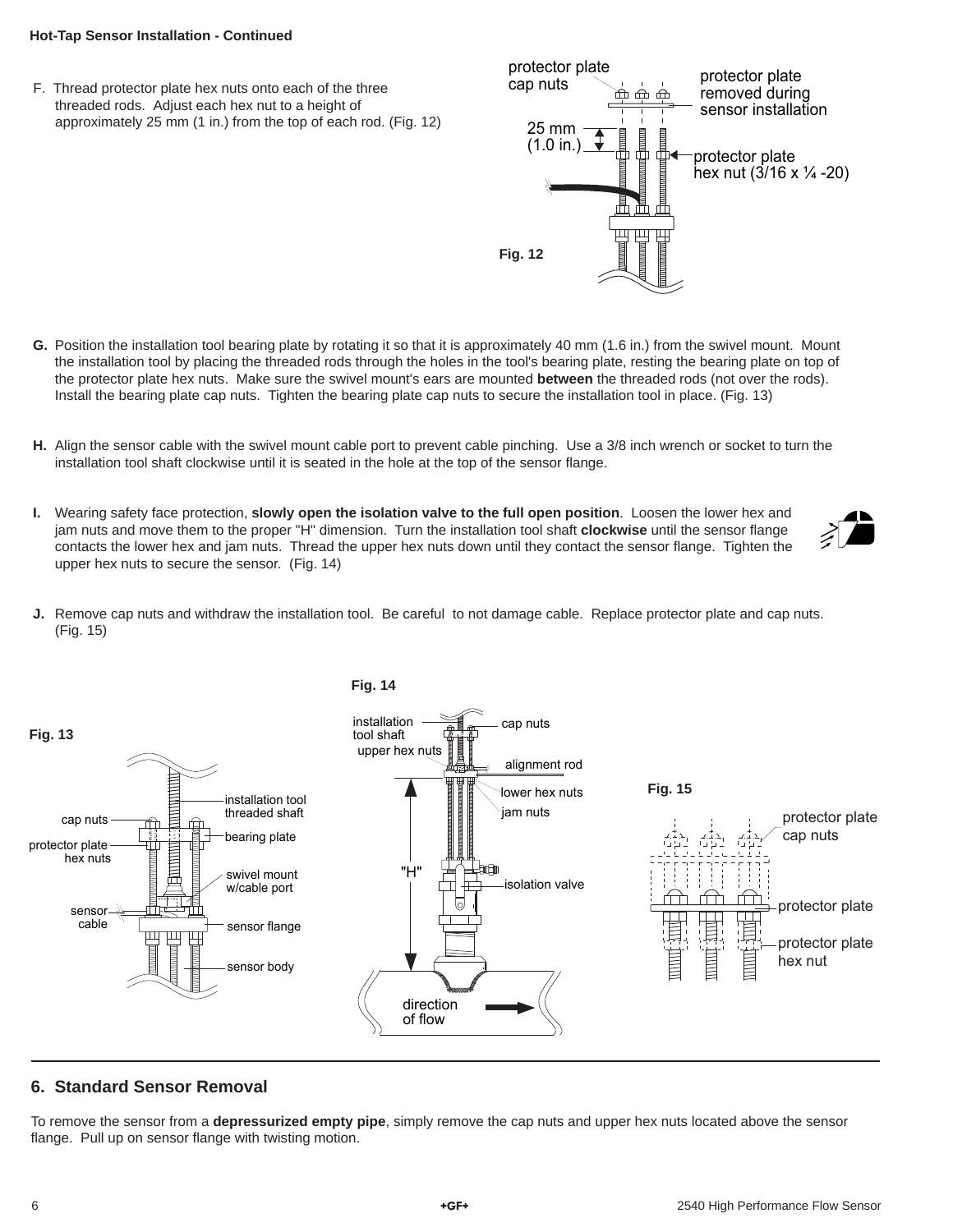## **7. Hot-Tap Sensor Removal**

To remove the Hot-Tap sensor safely from a pressurized active pipe, the entire installation process must be reversed.

- **A.** Remove the cap nuts, protector plate and protector plate hex nuts. (Fig. 16)
- **B.** Thread installation tool in place and secure bearing plate in place of sensor protector plate. (Fig. 17)
- **C.** Turn shaft of installation tool **clockwise** to lower tool into opening in sensor flange. Guide cable into the port to prevent damage.





protector plate bearing plate

**Fig. 18**

cap nuts

upper hex nuts

**Fig. 17**

- **D.** Wearing safety face protection, loosen the upper hex nuts and raise to 372 mm (14.6 in.) from top of sensor fitting to bottom of upper hex nuts/lock washers. **CAUTION! This measurement is critical to maintain watertight seal in sensor while allowing clearance to close the isolation valve.**
- **E.** Wearing safety face protection, turn the installation tool shaft **counterclockwise** to withdraw sensor until the sensor flange contacts the upper hex nuts. (Fig. 18)
- **F.** Raise one lower hex and jam nut to bottom of sensor flange.
- **G.** Close isolation valve, remove bearing plate and tool.
- **H.** Wearing safety face protection, cover the bleed valve with suitable protection (rag, towel, etc.) and open the bleed valve (ccw rotation) to relieve internal pressure. Pull sensor up until bleed valve purges some fluid (indicating sensor is past 1st o-ring seal inside sensor fitting).

**CAUTION: In case of a leaky isolation valve, the sensor will be under a slight amount of pressure. Care should be taken when removing the sensor. Use the bleed valve to relieve this pressure taking care not to spray fl uid on yourself or others.** 

**Sensor can now be safely removed. When reinstalling the sensor:** leave one lower hex nut in position to guide sensor to proper isolation valve clearance height before opening isolation valve. Return to "H" dimension height after valve is opened.

### **8. Maintenance**

Your sensor requires little or no maintenance of any kind, with the exception of an occasional sensor/paddlewheel cleaning.

### **Rotor Replacement Procedure**

- 1. With a small pair of needle-nose pliers, firmly grip the center of the rotor pin (axle) and with a twisting motion, bend the rotor pin into an "S" shape. This should pull the ends of the pin out of the retainers and free the rotor assembly.
- 2. Remove retainer from each side by gently tapping it inwards using a punch. Install a new retainer with its rotor pin clearance hole inward. Only install one retainer at this time.



- 3. Insert the new rotor assembly and bearings into the rotor housing of the sensor and place the new rotor pin (axle) through the open end of the rotor housing, through the rotor and bearings, and into the previously installed retainer.
- 4. Tap the second retainer (rotor pin clearance hole inwards) into the hole while lining up the rotor pin with the center of the retainer hole. This completes the rotor replacement procedure.



installation tool threaded shaft

installation tool

sensor flange

swivel mount w/cable port

1 lower hex nut and jam nut sensor body



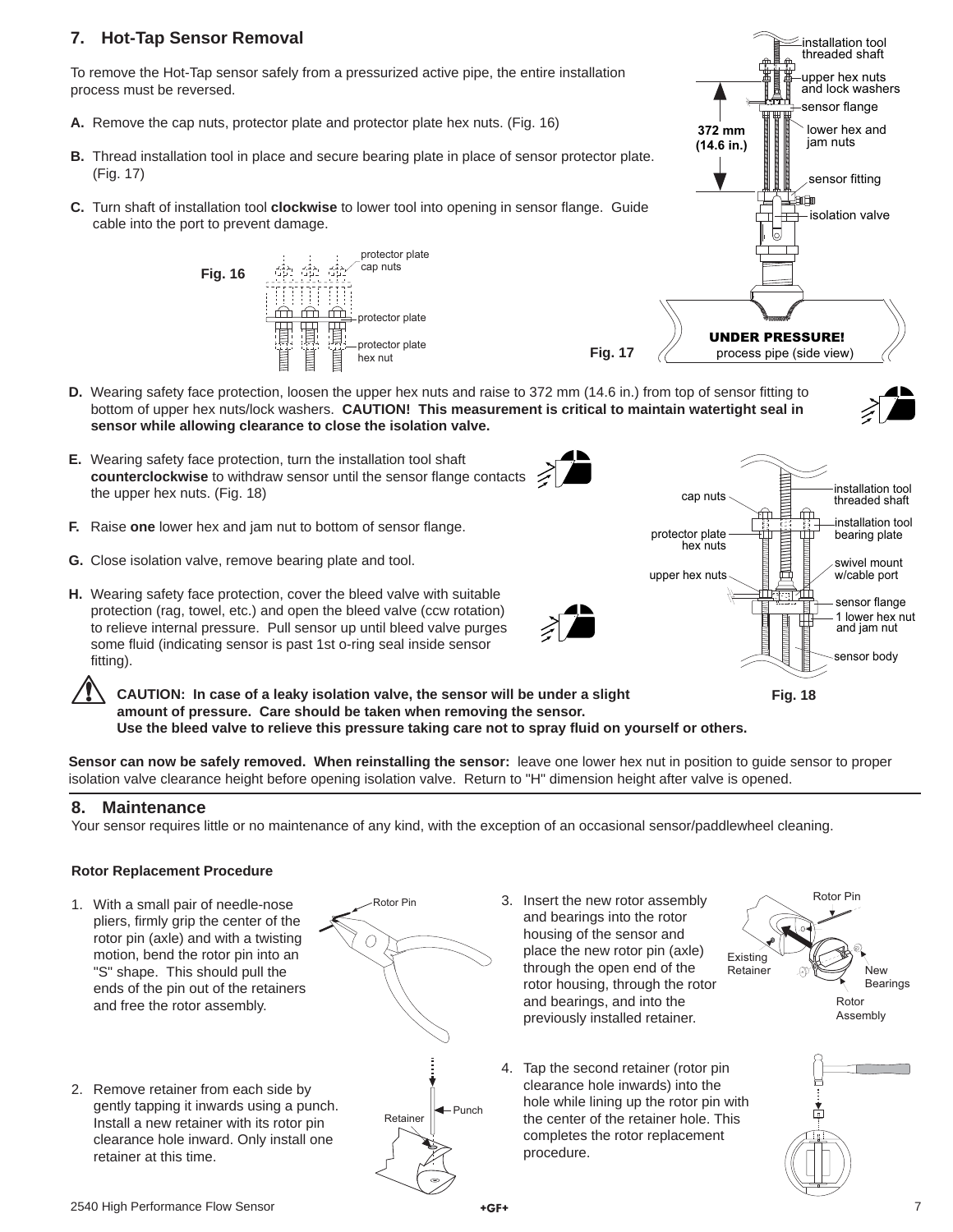## **9. K-Factors (Stainless Steel, Wrought Steel & Plastic Pipe)**

|                                                              |                                                                  | $\sigma$ . It ractors (Glamicss Older, Milought Older & Figstion ipc) |                                                         |                                                                          |                                                               |                                                            |                                                                 |                                                             |
|--------------------------------------------------------------|------------------------------------------------------------------|-----------------------------------------------------------------------|---------------------------------------------------------|--------------------------------------------------------------------------|---------------------------------------------------------------|------------------------------------------------------------|-----------------------------------------------------------------|-------------------------------------------------------------|
| <b>SCH 5S STAINLESS STEEL PIPE</b><br><b>PER ANSI B36.19</b> |                                                                  | <b>XS WROUGHT STEEL PIPE</b><br><b>PER ANSI B36.10</b>                |                                                         |                                                                          | <b>SCH 40S STAINLESS STEEL PIPE</b><br><b>PER ANSI B36.19</b> |                                                            |                                                                 |                                                             |
| <b>PIPE</b><br><b>SIZE</b><br>$1\frac{1}{2}$ in.             | <b>K-Factor</b><br><b>PULSES/</b><br><b>U.S. GAL</b><br>115.1900 | <b>K-Factor</b><br><b>PULSES/</b><br><b>LITER</b><br>30.433           | <b>PIPE</b><br><b>SIZE</b>                              | <b>K-Factor</b><br><b>PULSES/</b><br><b>U.S. GAL</b><br>1 1/2 in. 161.79 | <b>K-Factor</b><br><b>PULSES/</b><br><b>LITER</b><br>42.745   | <b>PIPE</b><br><b>SIZE</b><br>$1\frac{1}{2}$ in.           | <b>K-Factor</b><br><b>PULSES/</b><br><b>U.S. GAL</b><br>140.030 | <b>K-Factor</b><br><b>PULSES/</b><br><b>LITER</b><br>36.996 |
| 2 in.<br>$2\frac{1}{2}$ in.                                  | 71.3960<br>49.263                                                | 18.863<br>13.015                                                      | 2 in.                                                   | 95.713<br>2 1/2 in. 66.686                                               | 25.287<br>17.618                                              | 2 in.<br>$2\frac{1}{2}$ in.                                | 83.240<br>59.034                                                | 21.992<br>15.597                                            |
| 3 in.                                                        | 32.636<br>3 1/2 in. 24.537                                       | 8.622<br>6.483                                                        | 3 in.                                                   | 42.986<br>3 1/2 in. 31.983                                               | 11.357<br>8.450                                               | 3 in.<br>$3\frac{1}{2}$ in.                                | 38.675<br>28.752                                                | 10.218<br>7.596                                             |
| 4 in.<br>5 in.                                               | 19.1350<br>12.4490                                               | 5.055<br>3.289                                                        | 4 in.<br>5 in.                                          | 24.668<br>15.480                                                         | 6.517<br>4.090                                                | 4 in.<br>5 in.                                             | 22.226<br>14.061                                                | 5.872<br>3.715                                              |
| 6 in.<br>8 in.                                               | 8.4602<br>4.9137                                                 | 2.235<br>1.298                                                        | 6 in.<br>8 in.                                          | 10.691<br>5.9733                                                         | 2.825<br>1.578                                                | 6 in.<br>8 in.                                             | 9.5160<br>5.4523                                                | 2.514<br>1.441                                              |
| 10 in.<br>12 in.<br>14 in.                                   | 3.1228<br>2.1772<br>1.7977                                       | 0.825<br>0.575<br>0.475                                               | 10 in.<br>12 in.<br>14 in.                              | 3.6489<br>2.4548<br>1.9931                                               | 0.964<br>0.649<br>0.527                                       | 10 in.<br>12 in.                                           | 3.4507<br>2.3318                                                | 0.912<br>0.616                                              |
| 16 in.<br>18 in.                                             | 1.3717<br>1.0855                                                 | 0.362<br>0.287                                                        | 16 in.<br>18 in.                                        | 1.4970<br>1.1727                                                         | 0.396<br>0.310                                                | 14 in.                                                     | <b>SCH 40 STAINLESS STEEL PIPE</b><br>1.9556                    | 0.517                                                       |
| 20 in.<br>22 in.                                             | 0.8801<br>0.7293                                                 | 0.233<br>0.193                                                        | 20 in.<br>22 in.                                        | 0.9388<br>0.7685                                                         | 0.248<br>0.203                                                | 16 in.<br>18 in.                                           | 1.4970<br>1.1900                                                | 0.396<br>0.314                                              |
| 24 in.                                                       | 0.6141                                                           | 0.162                                                                 | 24 in.                                                  | 0.6446                                                                   | 0.170                                                         | 20 in.<br>24 in.                                           | 0.9577<br>0.6662                                                | 0.253<br>0.176                                              |
|                                                              | <b>PER ANSI B36.19</b>                                           | <b>SCH 10S STAINLESS STEEL PIPE</b>                                   | <b>STD WROUGHT STEEL PIPE</b><br><b>PER ANSI B36.10</b> |                                                                          |                                                               | <b>SCH 40 WROUGHT STEEL PIPE</b><br><b>PER ANSI B36.10</b> |                                                                 |                                                             |
| <b>PIPE</b><br><b>SIZE</b>                                   | <b>K-Factor</b><br><b>PULSES/</b><br><b>U.S. GAL</b>             | <b>K-Factor</b><br><b>PULSES/</b><br><b>LITER</b>                     | <b>PIPE</b><br><b>SIZE</b>                              | <b>K-Factor</b><br><b>PULSES/</b><br><b>U.S. GAL</b>                     | <b>K-Factor</b><br><b>PULSES/</b><br><b>LITER</b>             | <b>PIPE</b><br><b>SIZE</b>                                 | <b>K-Factor</b><br><b>PULSES/</b><br><b>U.S. GAL</b>            | <b>K-Factor</b><br><b>PULSES/</b><br><b>LITER</b>           |
| $1\frac{1}{2}$ in.<br>2 in.                                  | 127.930<br>76.439                                                | 33.799<br>20.195                                                      | 2 in.                                                   | 1 1/2 in. 140.030<br>83.240                                              | 36.996<br>21.992                                              | $1\frac{1}{2}$ in.                                         | 140.030                                                         | 36.996                                                      |
| 2 1/ <sub>2</sub> in.<br>3 in.                               | 51.946<br>34.174                                                 | 13.724<br>9.029                                                       | 2 1/2 in. 59.034<br>$3$ in.                             | 38.674                                                                   | 15.597<br>10.218                                              | 2 in.                                                      | 83.240<br>2- 1/2 in. 59.034                                     | 21.992<br>15.597                                            |
| $3\frac{1}{2}$ in.                                           | 25.571                                                           | 6.756                                                                 | 3 1/2 in. 28.752                                        |                                                                          | 7.596                                                         | 3 in.                                                      | 38.674<br>3 1/2 in. 28.752                                      | 10.218<br>7.596                                             |
| 4 in.<br>5 in.                                               | 19.829<br>12.730                                                 | 5.239<br>3.363                                                        | 4 in.<br>5 in.                                          | 22.226<br>14.061                                                         | 5.872<br>3.715                                                | 4 in.<br>5 in.                                             | 22.226<br>14.061                                                | 5.872<br>3.715                                              |
| 6 in.<br>8 in.                                               | 8.5938<br>5.0062                                                 | 2.270<br>1.323                                                        | 6 in.<br>8 in.                                          | 9.5160<br>5.4523                                                         | 2.514<br>1.441                                                | 6 in.<br>8 in.                                             | 9.5160<br>5.4523                                                | 2.514<br>1.441                                              |
| 10 in.<br>12 in.                                             | 3.1793<br>2.1914                                                 | 0.840<br>0.579                                                        | 10 in.<br>12 in.                                        | 3.4507<br>2.3318                                                         | 0.912<br>0.616                                                | 10 in.<br>12 in.                                           | 3.4507<br>2.3517                                                | 0.912<br>0.621                                              |
| 14 in.<br>16 in.                                             | 1.8147<br>1.3798                                                 | 0.479<br>0.365                                                        | 14 in.<br>16 in.                                        | 1.9186<br>1.4483                                                         | 0.507<br>0.383                                                | 14 in.<br>16 in.                                           | 1.9556<br>1.4970                                                | 0.517<br>0.396                                              |
| 18 in.<br>20 in.                                             | 1.0912<br>0.8855                                                 | 0.288<br>0.234                                                        | 18 in.<br>20 in.                                        | 1.1390<br>0.9146                                                         | 0.301<br>0.242                                                | 18 in.<br>20 in.                                           | 1.1900<br>0.9577                                                | 0.314<br>0.253                                              |
| 22 in.<br>24 in.                                             | 0.7334<br>0.6175                                                 | 0.194<br>0.163                                                        | 22 in.<br>24 in.                                        | 0.7506<br>0.6311                                                         | 0.198<br>0.167                                                | 24 in.                                                     | 0.6662                                                          | 0.176                                                       |

K-factors are listed in U.S. gallons and in liters. Conversion formulas for other engineering units are listed below.

#### • **K = 60/A**

The K-factor is the number of pulses generated by the 2540 paddlewheel per unit of liquid in a specific pipe size.

| To convert   |                  | multiply |
|--------------|------------------|----------|
| K from:      | to:              | K by:    |
| U.S. gallons | cubic feet       | 7.479    |
| U.S. gallons | cubic inches     | 0.00433  |
| U.S. gallons | cubic meters     | 263.85   |
| U.S. gallons | pounds of water  | 0.120    |
| U.S. gallons | acre feet        | 325853   |
| U.S. gallons | Imperial gallons | 1.201    |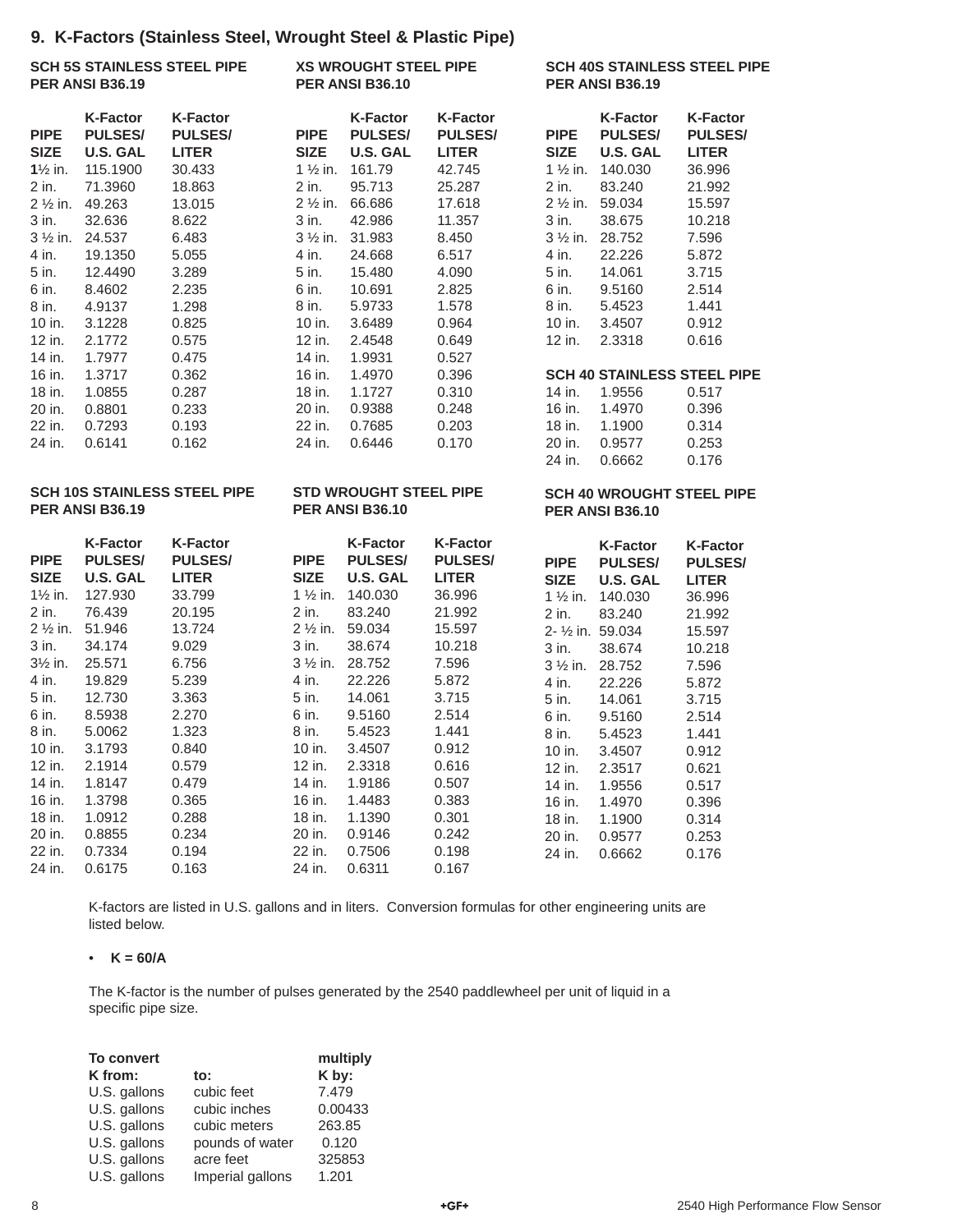| <b>SCH 80S STAINLESS STEEL PIPE</b> |  |  |
|-------------------------------------|--|--|
| <b>PER ANSI B36.19</b>              |  |  |

**SCH 80 WROUGHT STEEL PIPE PER ANSI B36.10** 

| <b>PIPE</b>         | <b>K-Factor</b><br><b>PULSES/</b>  | <b>K-Factor</b><br><b>PULSES/</b> | <b>PIPE</b>         | <b>K-Factor</b><br><b>PULSES/</b> | <b>K-Factor</b><br><b>PULSES</b> |
|---------------------|------------------------------------|-----------------------------------|---------------------|-----------------------------------|----------------------------------|
| <b>SIZE</b>         | <b>U.S. GAL</b>                    | <b>LITER</b>                      | <b>SIZE</b>         | <b>U.S. GAL</b>                   | <b>LITER</b>                     |
| 1 $\frac{1}{2}$ in. | 161.790                            | 42.745                            | 1 $\frac{1}{2}$ in. | 161.790                           | 42.745                           |
| 2 in.               | 95.710                             | 25.287                            | 2 in.               | 95.713                            | 25.287                           |
| $2\frac{1}{2}$ in.  | 66.686                             | 17.618                            | $2\frac{1}{2}$ in.  | 66.686                            | 17.618                           |
| 3 in.               | 42.986                             | 11.357                            | 3 in.               | 42.986                            | 11.357                           |
| $3\frac{1}{2}$ in.  | 31.983                             | 8.450                             | $3\frac{1}{2}$ in.  | 31.983                            | 8.450                            |
| 4 in.               | 24.668                             | 6.517                             | 4 in.               | 24.668                            | 6.517                            |
| 5 in.               | 15.480                             | 4.090                             | 5 in.               | 15.480                            | 4.090                            |
| 6 in.               | 10.691                             | 2.825                             | 6 in.               | 10.691                            | 2.825                            |
| 8 in.               | 5.9733                             | 1.578                             | 8 in.               | 5.9733                            | 1.578                            |
| 10 in.              | 3.6489                             | 0.964                             | 10 in.              | 3.7983                            | 1.004                            |
| 12 in.              | 2.4548                             | 0.649                             | 12 in.              | 2.6198                            | 0.692                            |
|                     |                                    |                                   | 14 in.              | 2.1557                            | 0.570                            |
|                     | <b>SCH 80 STAINLESS STEEL PIPE</b> |                                   | 16 in.              | 1.6444                            | 0.434                            |
|                     |                                    |                                   | 18 in.              | 1.3036                            | 0.344                            |
| 14 in.              | 2.1557                             | 0.570                             | 20 in.              | 1.0533                            | 0.278                            |
| 16 in.              | 1.6444                             | 0.434                             | 22 in.              | 0.8689                            | 0.230                            |
| 18 in.              | 1.3036                             | 0.344                             | 24 in.              | 0.7335                            | 0.194                            |
| 20 in.              | 1.0533                             | 0.278                             |                     |                                   |                                  |
| 22 in.              | 0.8689                             | 0.230                             |                     |                                   |                                  |
| 24 in.              | 0.7335                             | 0.194                             |                     |                                   |                                  |
|                     |                                    |                                   |                     |                                   |                                  |

#### **SCH 40 Plastic pipe per ASTM-D-1785**

**SCH 80 Plastic pipe per ASTM-D-1785** 

| <b>PIPE</b>        | <b>K-Factor</b><br><b>PULSES/</b> | <b>K-Factor</b><br><b>PULSES/</b> |                     | <b>K-Factor</b> | <b>K-Factor</b> |
|--------------------|-----------------------------------|-----------------------------------|---------------------|-----------------|-----------------|
| <b>SIZE</b>        | U.S. GAL                          | <b>LITER</b>                      | <b>PIPE</b>         | <b>PULSES/</b>  | <b>PULSES/</b>  |
| $1\frac{1}{2}$ in. | 139.850                           | 36.948                            | <b>SIZE</b>         | <b>U.S. GAL</b> | <b>LITER</b>    |
| 2 in.              | 82.968                            | 21.920                            | 1 $\frac{1}{2}$ in. | 162.290         | 42.877          |
| $2\frac{1}{2}$ in. | 60.194                            | 15.903                            | 2 in.               | 97.186          | 25.677          |
| 3 in.              | 39.513                            | 10.439                            | $2\frac{1}{2}$ in.  | 68.559          | 18.113          |
| $3\frac{1}{2}$ in. | 29.295                            | 7.740                             | 3 in.               | 43,870          | 11.590          |
| 4 in.              | 22.565                            | 5.962                             | $3\frac{1}{2}$ in.  | 32.831          | 8.674           |
| 5 in.              | 14.308                            | 3.780                             | 4 in.               | 25.250          | 6.671           |
| 6 in.              | 9.8630                            | 2.606                             | 5 in.               | 15.835          | 4.184           |
| 8 in.              | 5.6400                            | 1.490                             | 6 in.               | 11.041          | 2.917           |
| 10 in.             | 3.4476                            | 0.911                             | 8 in.               | 6.2877          | 1.661           |
| 12 in.             | 2.3786                            | 0.628                             | 10 in.              | 3.8529          | 1.018           |
|                    |                                   |                                   | 12 in.              | 2.6407          | 0.698           |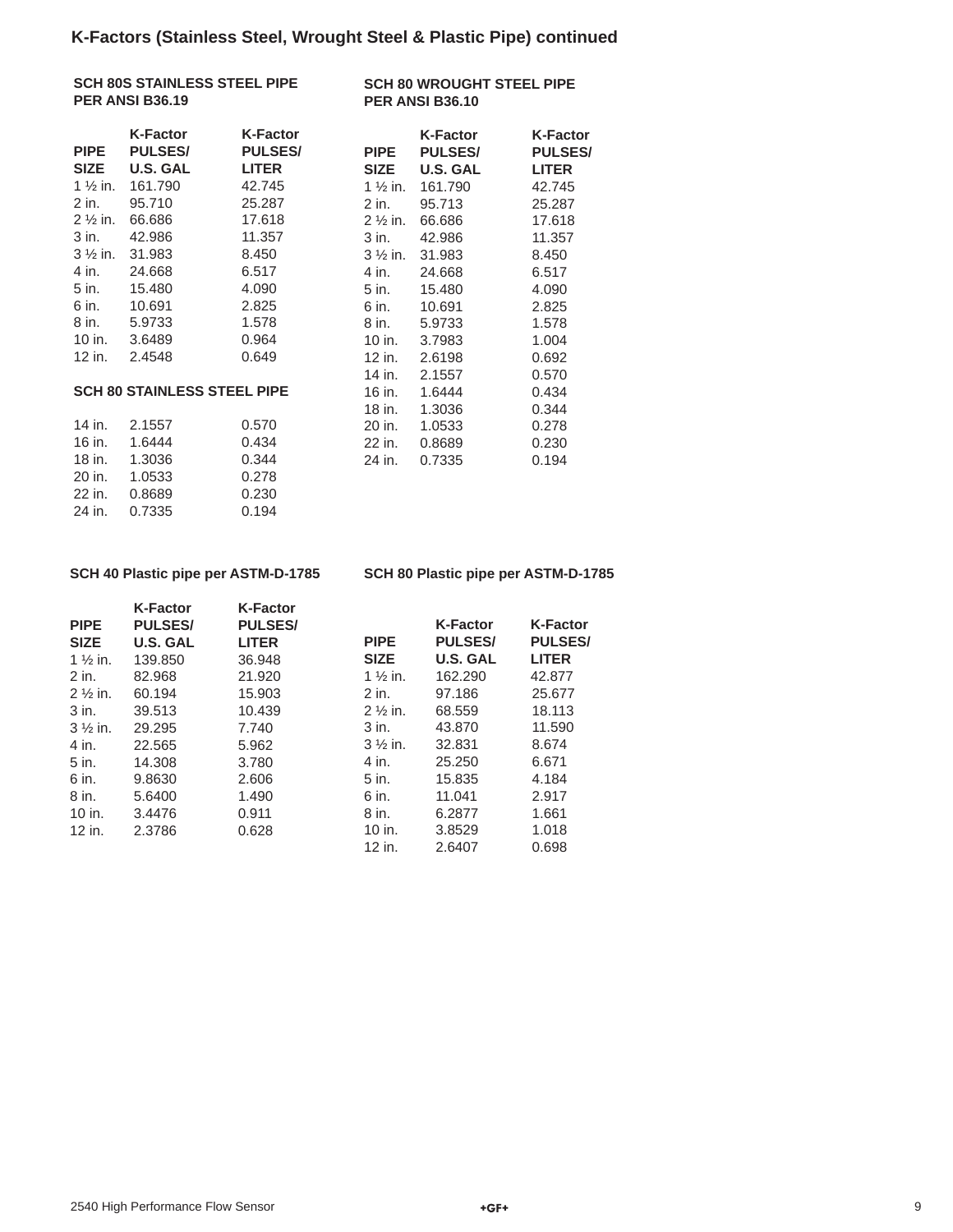## **10. Specifi cations**

#### **General Data**

Linearity:  $\pm 1\%$  of full range Repeatability: ±0.5% of full range Pipe range:

#### **Electrical Data**

Supply voltage: 5 to 24 VDC Supply current: 1.5 mA max. Output current: 10.0 mA max.

#### **Wetted Materials**

Sensor body: 316 stainless steel Sensor fitting: 316 stainless steel

Shaft retainers (2): 316 stainless steel Rotor bearings (2): Fluoroloy B<sup>®</sup>

Flow velocity range: 0.1 to 6 m/s (0.3 to 20 ft/s)

• Standard version: 38 to 610 mm (1.5 to 24 in.) • Hot-Tap version: 38 to 914 mm (1.5 to 36 in.) Sensor fitting options: 316 SS with 1.5 in. NPT threads, **OR** 316 SS with IS0 7-R 1½ threads Cable length: 7.6 m (25 ft.), can splice up to 300 m (1000 ft.) Cable type: 2-conductor twisted-pair with shield

Output type: Open collector, sinking

Sensor fitting O-rings: Standard FPM, optional EPDM Rotor: CB7 Cu-1 alloy 17-4 per AMS5355H Rotor shaft: Tungsten carbide (standard) 316 stainless steel (option)

#### **Fluid Conditions**

Maximum operating pressure/temperature:

- Sensor with standard FPM sensor fitting O-rings: 17 bar (250 psi) @ 82°C (180°F)
- Sensor with optional EPDM sensor fitting O-rings: 17 bar (250 psi) @ 100°C (212°F)

**Note:** Pressure/temperature specifications refer to sensor performance in water. Certain chemical limitations may apply. Chemical compatibility should be verified.



**Caution:** The 2540 Hot-Tap system's overall specifications and limitations depend on the lowest maximum rating of the components associated with the system. In other words, the Hot-Tap system is only as strong as its weakest link. For example, a ball valve, a

component of the system, is rated at a maximum 100 psi @ 175°F, limiting the entire system's maximum pressure/temperature rating to 100 psi @ 175°F. All higher maximum specifications **MUST** yield to the component with the lowest maximum specification.



Standard Sensor Dimensions: • 2540-1(S) =  $1\frac{1}{2}$  in. NPT fitting • 2540-2(S) = IS0 7-R 1½ fitting

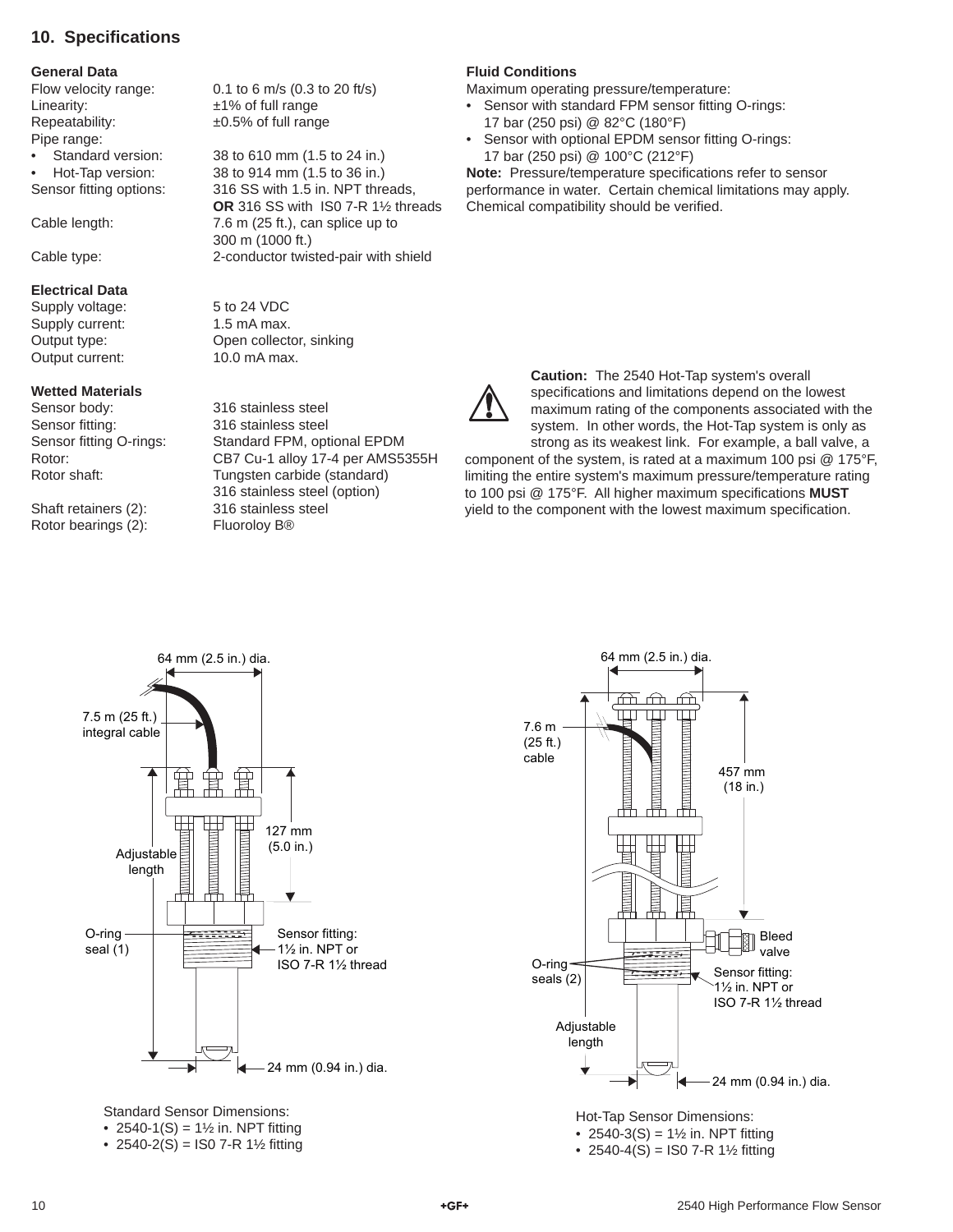**Notes:**